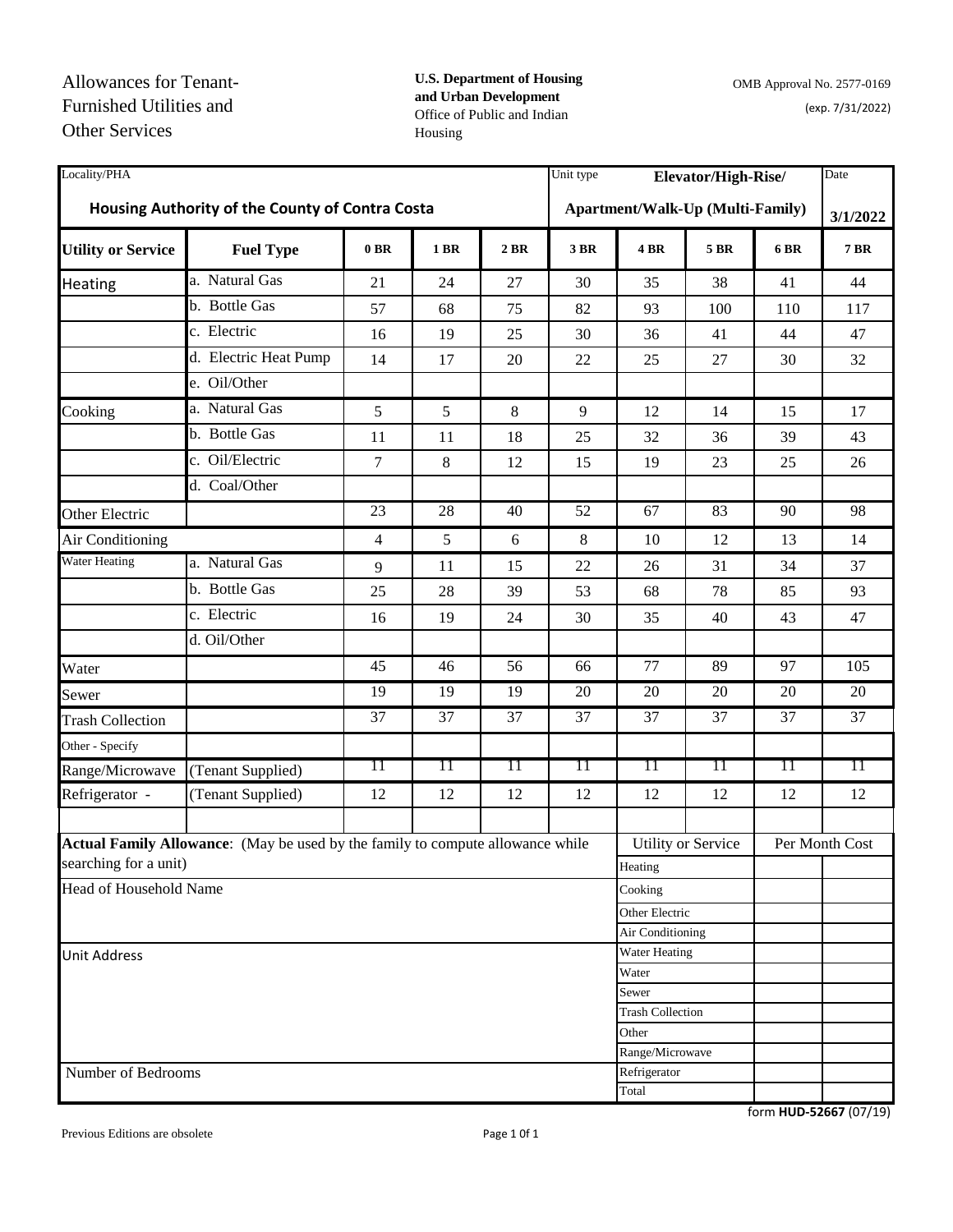**U.S. Department of Housing and Urban Development**  Office of Public and Indian Housing

| Locality/PHA                                    |                                                                                |        |                |      |      | Unit type<br><b>Detached House/</b> |                           |      |                |  |
|-------------------------------------------------|--------------------------------------------------------------------------------|--------|----------------|------|------|-------------------------------------|---------------------------|------|----------------|--|
| Housing Authority of the County of Contra Costa |                                                                                |        |                |      |      | <b>Single Family Dwelling</b>       | 3/1/2022                  |      |                |  |
| <b>Utility or Service</b>                       | <b>Fuel Type</b>                                                               | $0$ BR | 1 BR           | 2 BR | 3 BR | <b>4 BR</b>                         | 5 BR                      | 6 BR | <b>7 BR</b>    |  |
| Heating                                         | a. Natural Gas                                                                 | 30     | 37             | 41   | 46   | 50                                  | 55                        | 60   | 64             |  |
|                                                 | b. Bottle Gas                                                                  | 82     | 96             | 110  | 121  | 132                                 | 142                       | 157  | 167            |  |
|                                                 | c. Electric                                                                    | 35     | 41             | 47   | 53   | 60                                  | 68                        | 74   | 81             |  |
|                                                 | d. Electric Heat Pump                                                          | 20     | 24             | 29   | 32   | 36                                  | 39                        | 42   | 45             |  |
|                                                 | e. Oil/Other                                                                   |        |                |      |      |                                     |                           |      |                |  |
| Cooking                                         | a. Natural Gas                                                                 | 5      | 5              | 8    | 9    | 12                                  | 14                        | 15   | 17             |  |
|                                                 | b. Bottle Gas                                                                  | 11     | 11             | 18   | 25   | 32                                  | 36                        | 39   | 43             |  |
|                                                 | c. Oil/Electric                                                                | 7      | $\,8\,$        | 12   | 15   | 19                                  | 23                        | 25   | 26             |  |
|                                                 | d. Coal/Other                                                                  |        |                |      |      |                                     |                           |      |                |  |
| Other Electric                                  |                                                                                | 36     | 42             | 62   | 85   | 107                                 | 129                       | 141  | 152            |  |
| Air Conditioning                                |                                                                                | 3      | $\overline{4}$ | 8    | 13   | 17                                  | 22                        | 23   | 25             |  |
| <b>Water Heating</b>                            | a. Natural Gas                                                                 | 12     | 14             | 20   | 26   | 32                                  | 39                        | 42   | 45             |  |
|                                                 | b. Bottle Gas                                                                  | 32     | 36             | 50   | 68   | 82                                  | 96                        | 103  | 114            |  |
|                                                 | c. Electric                                                                    | 20     | 24             | 30   | 37   | 44                                  | 50                        | 54   | 59             |  |
|                                                 | d. Oil/Other                                                                   |        |                |      |      |                                     |                           |      |                |  |
| Water                                           |                                                                                | 45     | 46             | 56   | 66   | $\overline{77}$                     | 89                        | 97   | 105            |  |
| Sewer                                           |                                                                                | 19     | 19             | 19   | 20   | $\overline{20}$                     | 20                        | 20   | 20             |  |
| <b>Trash Collection</b>                         |                                                                                | 37     | 37             | 37   | 37   | 37                                  | 37                        | 37   | 37             |  |
| Other - Specify                                 |                                                                                |        |                |      |      |                                     |                           |      |                |  |
| Range/Microwave                                 | (Tenant Supplied)                                                              | 11     | 11             | 11   | 11   | 11                                  | 11                        | 11   | 11             |  |
| Refrigerator -                                  | (Tenant Supplied)                                                              | 12     | 12             | 12   | 12   | 12                                  | 12                        | 12   | 12             |  |
|                                                 | Actual Family Allowance: (May be used by the family to compute allowance while |        |                |      |      |                                     | <b>Utility or Service</b> |      | Per Month Cost |  |
| searching for a unit)                           |                                                                                |        |                |      |      | Heating                             |                           |      |                |  |
| Head of Household Name                          |                                                                                |        |                |      |      | Cooking                             |                           |      |                |  |
|                                                 |                                                                                |        |                |      |      | Other Electric                      |                           |      |                |  |
|                                                 |                                                                                |        |                |      |      | Air Conditioning                    |                           |      |                |  |
| <b>Unit Address</b>                             |                                                                                |        |                |      |      | Water Heating                       |                           |      |                |  |
|                                                 |                                                                                |        |                |      |      | Water                               |                           |      |                |  |
|                                                 |                                                                                |        |                |      |      | Sewer                               |                           |      |                |  |
|                                                 |                                                                                |        |                |      |      | <b>Trash Collection</b><br>Other    |                           |      |                |  |
|                                                 |                                                                                |        |                |      |      | Range/Microwave                     |                           |      |                |  |
| Number of Bedrooms                              |                                                                                |        |                |      |      | Refrigerator                        |                           |      |                |  |
|                                                 |                                                                                |        |                |      |      | Total                               |                           |      |                |  |

Previous Editions are obsolete Page 1 0f 1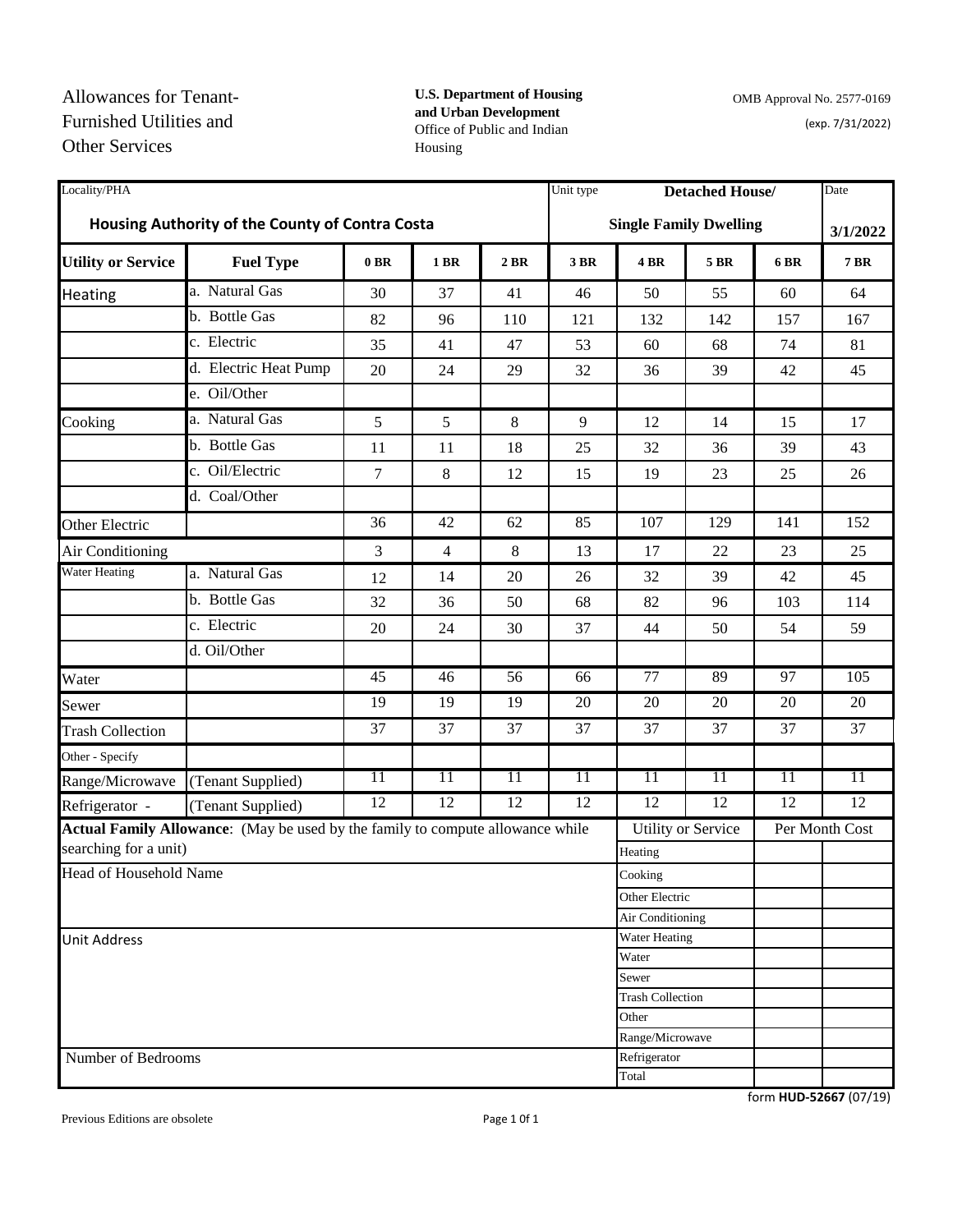## **U.S. Department of Housing and Urban Development**  Office of Public and Indian Housing

| Locality/PHA              |                                                                                     |                 |             |        | Unit type | <b>Row House/</b>         |                 |             | Date           |
|---------------------------|-------------------------------------------------------------------------------------|-----------------|-------------|--------|-----------|---------------------------|-----------------|-------------|----------------|
|                           | Housing Authority of the County of Contra Costa<br>Townhouse & Semi-Detached/Duplex |                 |             |        |           | 3/1/2022                  |                 |             |                |
| <b>Utility or Service</b> | <b>Fuel Type</b>                                                                    | $0$ BR          | <b>1 BR</b> | $2$ BR | 3 BR      | 4 BR                      | <b>5 BR</b>     | <b>6 BR</b> | <b>7 BR</b>    |
| Heating                   | a. Natural Gas                                                                      | 29              | 33          | 38     | 41        | 46                        | 49              | 53          | 58             |
|                           | b. Bottle Gas                                                                       | 78              | 89          | 100    | 110       | 121                       | 128             | 139         | 153            |
|                           | c. Electric                                                                         | 24              | 29          | 35     | 42        | 48                        | 55              | 60          | 65             |
|                           | d. Electric Heat Pump                                                               | 17              | 20          | 24     | 27        | 30                        | 33              | 36          | 39             |
|                           | e. Oil/Other                                                                        |                 |             |        |           |                           |                 |             |                |
| Cooking                   | a. Natural Gas                                                                      | 5               | 5           | $\,8$  | 9         | 12                        | 14              | 15          | 17             |
|                           | b. Bottle Gas                                                                       | 11              | 11          | 18     | 25        | 32                        | 36              | 39          | 43             |
|                           | c. Oil/Electric                                                                     | 7               | 8           | 12     | 15        | 19                        | 23              | 25          | 26             |
|                           | d. Coal/Other                                                                       |                 |             |        |           |                           |                 |             |                |
| Other Electric            |                                                                                     | 30              | 36          | 51     | 70        | 90                        | 109             | 119         | 128            |
| Air Conditioning          |                                                                                     | $\overline{4}$  | 5           | 8      | 11        | 14                        | 18              | 19          | 21             |
| <b>Water Heating</b>      | a. Natural Gas                                                                      | 12              | 14          | 20     | 26        | 32                        | 39              | 42          | 45             |
|                           | b. Bottle Gas                                                                       | 32              | 36          | 50     | 68        | 82                        | 96              | 103         | 114            |
|                           | c. Electric                                                                         | 20              | 24          | 30     | 37        | 44                        | 50              | 54          | 59             |
|                           | d. Oil/Other                                                                        |                 |             |        |           |                           |                 |             |                |
| Water                     |                                                                                     | 45              | 46          | 56     | 66        | 77                        | 89              | 97          | 105            |
| Sewer                     |                                                                                     | 19              | 19          | 19     | 20        | 20                        | 20              | 20          | 20             |
| <b>Trash Collection</b>   |                                                                                     | 37              | 37          | 37     | 37        | 37                        | 37              | 37          | 37             |
| Other - Specify           |                                                                                     |                 |             |        |           |                           |                 |             |                |
| Range/Microwave           | (Tenant Supplied)                                                                   | $\overline{11}$ | 11          | 11     | 11        | 11                        | 11              | 11          | 11             |
| Refrigerator -            | (Tenant Supplied)                                                                   | 12              | 12          | 12     | 12        | 12                        | $\overline{12}$ | 12          | 12             |
|                           | Actual Family Allowance: (May be used by the family to compute allowance while      |                 |             |        |           | <b>Utility or Service</b> |                 |             | Per Month Cost |
| searching for a unit)     |                                                                                     |                 |             |        |           | Heating                   |                 |             |                |
| Head of Household Name    |                                                                                     |                 |             |        |           | Cooking                   |                 |             |                |
|                           |                                                                                     |                 |             |        |           | Other Electric            |                 |             |                |
|                           |                                                                                     |                 |             |        |           | Air Conditioning          |                 |             |                |
| <b>Unit Address</b>       |                                                                                     |                 |             |        |           | Water Heating             |                 |             |                |
|                           |                                                                                     |                 |             |        |           | Water<br>Sewer            |                 |             |                |
|                           |                                                                                     |                 |             |        |           | <b>Trash Collection</b>   |                 |             |                |
|                           |                                                                                     |                 |             |        |           | Other                     |                 |             |                |
|                           |                                                                                     |                 |             |        |           | Range/Microwave           |                 |             |                |
| Number of Bedrooms        |                                                                                     |                 |             |        |           | Refrigerator              |                 |             |                |
|                           |                                                                                     |                 |             |        |           | Total                     |                 |             |                |